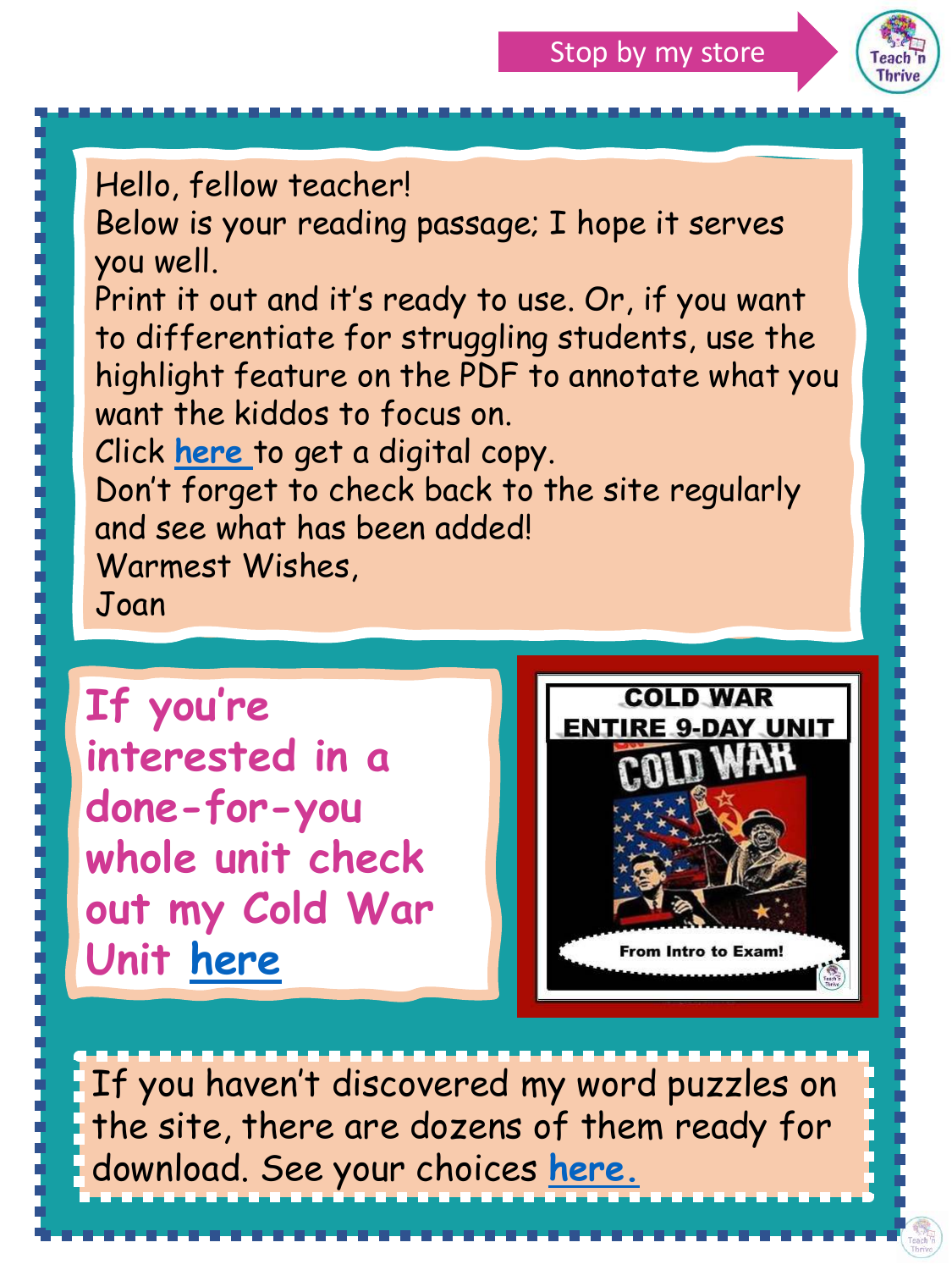## **World War II**

World War I was called "the war to end all wars," but another (and more horrible) world war would arise in a generation. Many in the United States wanted to keep out of this world war after suffering the atrocities of World War 1, but that too was not to be. The U.S. would play a pivotal role in World War 2.

### **War Begins**

Fascism is an ideology that is very nationalistic, militaristic and strongly suppressing the opposition. This form of government arose in Germany, Italy and Japan in the 1920s and 1930s. And, it led each to push to expand their control to other countries, which led to military conflict. This expanded into a full-fledged European war in 1939.

#### **U.S. Moves Toward War**

Many in the United States did not wish to go to war, but the dangers of Nazi Germany and Japan led President Franklin Delano Roosevelt [FDR] and others to decide that something had to be done. This was especially true once the Germans defeated France and Great Britain was basically the only European country left fighting the Nazis.

For instance, the United States allowed Allied nations to buy military supplies as long as they paid and delivered them ("cash and carry"). Also, weapons were traded for leases of military bases of other nations ("Lend-Lease"). Destroyers (military ships) were also traded for bases, helping out England. A military draft was passed. And, the United States ceased trade with Axis Powers. U.S. "neutrality" was therefore of a limited sort.

#### **Pearl Harbor**

Japan wished to control the Pacific and was particularly harmed by U.S. embargo (trade blockage) of war material. On December 7, 1941, Japan attacked the U.S. naval base on Hawaii (Pearl Harbor). This "day that will live in infamy" (FDR) led the United States to declare war on Japan as well as their allies (Germany and Italy).



The attack as well as existing anti-Japanese feelings (for example, Japanese immigrants were by law unable to become citizens) led to a great distrust of Japanese Americans who lived on the West Coast. Many thought they had dual loyalty and would help Japan attack the United States. There was little real evidence of this happening. This led to forcing Japanese on the West Coast, including American citizens, to leave their homes and to go into internment camps. The Supreme Court upheld this (*Korematsu*) though in 2018 the Court said they were wrong to do so.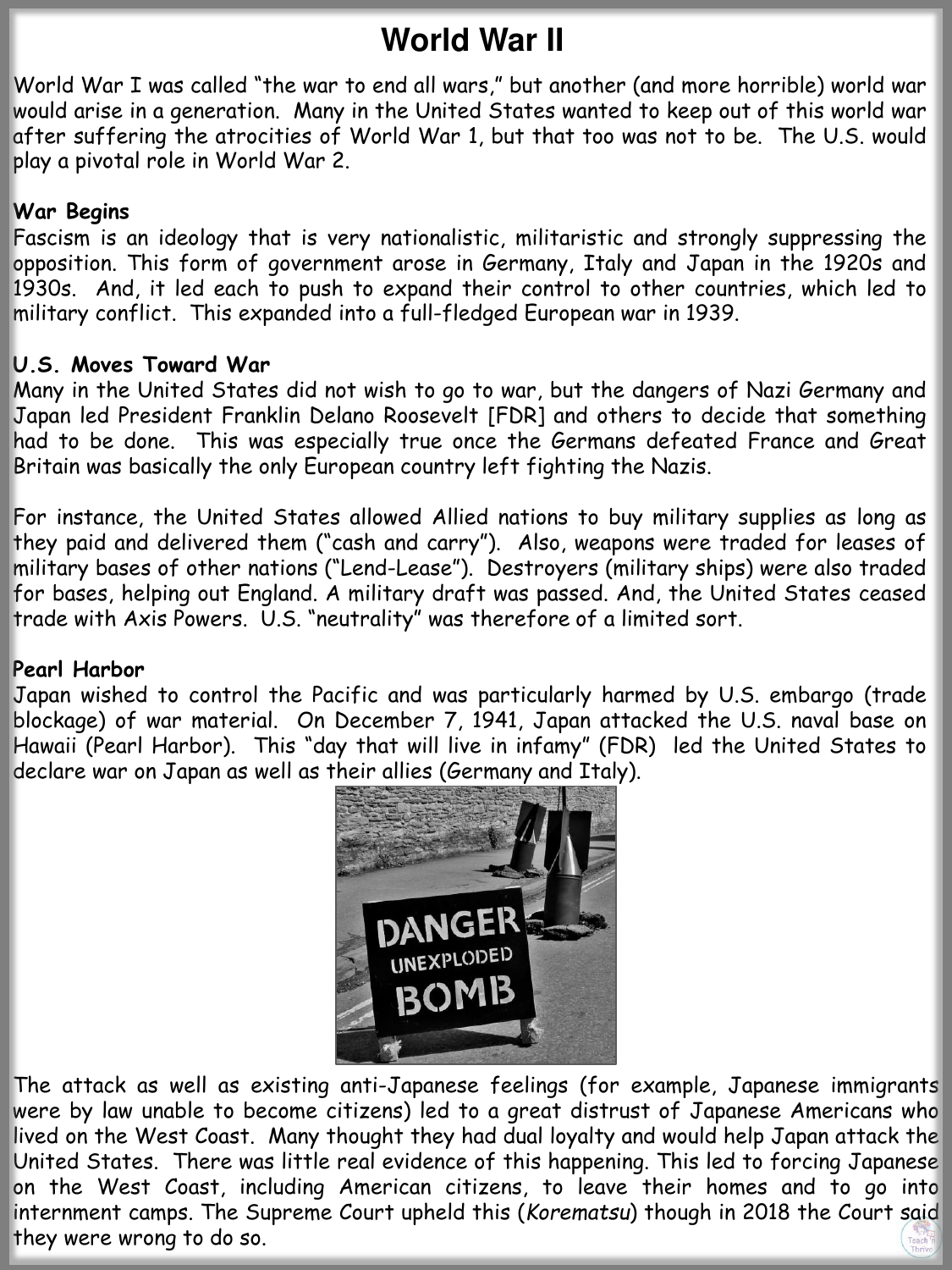#### **Two Front War**

The country went on a "war footing" with winning the war the prime focus. This also led to changing normal rules, such as the types of jobs women could do.

The war was a two front (location of battle) war -- Europe and the Pacific. Fighting went on in Italy and North Africa. But, the turning point in Europe was the big invasion of France (Normandy) on June 6, 1944. The United States fought Germany from the west, while the Russians came in from the east. This led Russia later on to have control of Eastern Europe. Germany was defeated in May 1945.

The war in the Pacific was basically a series of battles for islands, including Iwo Jima, moving toward Japan itself. While this was happening, a secret project (Manhattan Project) developed a nuclear weapon, using discoveries of atomic power. It was decided by President Harry Truman (FDR dying in office in 1945) that the weapon should be used against Japan. Given the horrors of the bomb, this remains very controversial, but at the time many cited the likely death toll of invasion of Japan.

Two bombs were dropped in August 1945 (Hiroshima and Nagasaki) and the war in Japan soon was over. The "nuclear age" had begun.

#### **Aftermath**

An international organization, the United Nations, was formed to provide a peaceful means to settle world disputes. Unlike after WWI, the United States joined. Also, special war crimes tribunals were formed in Germany (Nuremberg trials) and Japan. The aftermath of the war also started the path of ending many European colonial possessions including India. And, two great "superpowers" arose -- the United States and the Soviet Union -- with China becoming a fully communist nation.



## World War II Deaths